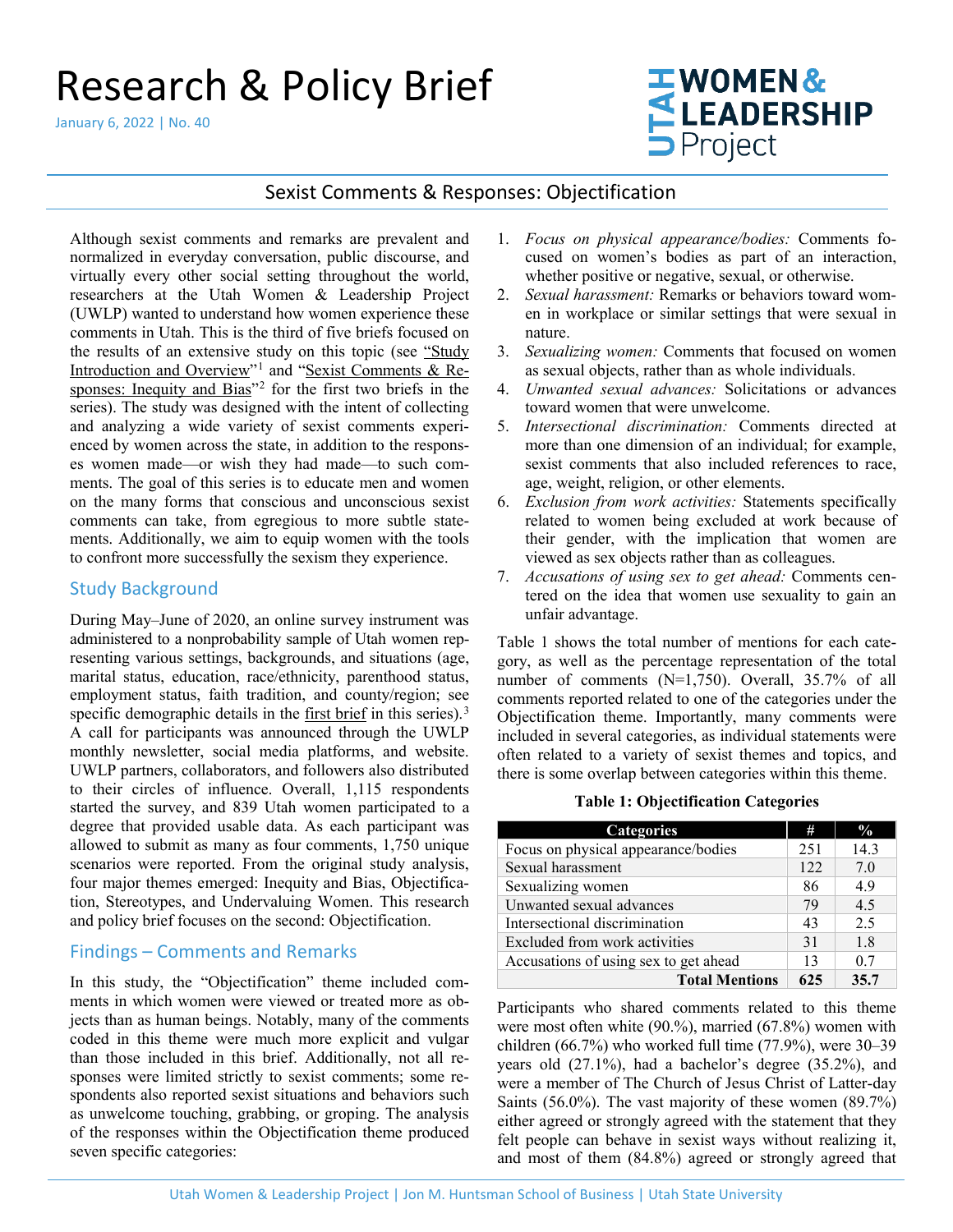they had personally experienced bias because of their gender. A similar percentage (85.6%) agreed or strongly agreed that women need to be prepared to be leaders.

In addition to reporting sexist comments, participants were asked to answer four questions about the context of each comment, including the gender of the person making the comment, the relative authority of the commenter, the commenter's approximate age, and the setting in which the comment was made. The context questions were not answered for every comment. The results of comment context questions specific to the categories under the Objectification theme are found in Table 2.

## **Table 2: Objectification Commenters (Descriptors and Context)**

| <b>Descriptor</b> | Context                                          |
|-------------------|--------------------------------------------------|
| Gender of com-    | Man (93.3%), Woman (6.5%), Other                 |
| menter $(N=571)$  | $(0.2\%)$                                        |
| Relative authori- | Someone who has/had authority/                   |
| ty of commenter   | influence over me (50.3%), A peer [nei-          |
| $(N=571)$         | ther authority level] (42.2%), Someone           |
|                   | over whom I have/had authority (7.5%)            |
| Approximate       | Child or youth (0.9%), 18–25 (7.9%),             |
| age of comment-   | 26-35 (14.9%), 36-45 (26.1%), 46-59              |
| $er(N=571)$       | $(34.9\%)$ , 60-70 (14.4%), Over 70 (1.1%)       |
| Setting in which  | Workplace (68.5%), School (6.3%),                |
| comment was       | Home/family (6.3%), Community                    |
| made $(N=569)$    | $(6.0\%)$ , Church $(5.4\%)$ , Other $(4.2\%)$ , |
|                   | Political (3.2%)                                 |

## **Category 1: Focus on Physical Appearance/Bodies**

The most common category within the Objectification theme was a focus on physical appearance and bodies, which included 251 distinct comments. Comments categorized as "Focus on Physical Appearance/Bodies" were most commonly made within the workplace by a man who was between 46 and 59 years old and was in a position of authority.

*First,* prevalent among comments in this category was the idea that women's bodies were viewed as sex objects:

"The first time we met, he said, 'What a surprise. I thought you'd look a lot older than you do. You've still got a good 10 years of sex kitten left in you!'"

"The bishop said, 'You have no idea what you wearing those shoes does for me!' The bishop said that!!!"

"In a presentation to all the young women about modesty, she said, 'Sometimes, if you wear clothes that are too revealing, it can make boys turn to mush and they might assault you and lose control of themselves. Modesty is a protection."

"I was 7 and playing outside with my cousins. It was a very hot summer day, and we were playing with water balloons. My male cousin, who was 13 at the time, said 'Wait, I don't know if it is a good idea that you play with us. Your shirt is white and will get wet, then it will be see-through.' . . . This is the first memory I have of realizing someone may look at me differently as a woman."

*Second,* other comments were likely intended to be compliments, but they made women uncomfortable because of the setting or context, or how the statements put the focus on a woman's appearance rather than her abilities:

"A professor I worked with told me that although he knew the comment wasn't appropriate, the shirt I was wearing that day was particularly flattering."

"In an interview with a candidate I was representing he said, 'I'm old and have forgotten a few things, but I still recognize a beautiful woman.' And pointed at me."

"A manager asked, 'How do you keep that slim figure?'"

"I was the only female on a video sales call. We were talking to a CEO in his fifties, and he stopped the conversation to say, 'You have a nice smile.' It was the only thing he said to me the whole call. It isn't wildly inappropriate, but I am a director at a company, and it seemed clear he looked at me as lesser than my male counter parts."

*Third,* this category also included a number of negative, non-sexual comments about women's bodies:

"In a setting with friends and family, this man commented that women shouldn't serve as president because 'once every month, the country would be in deep trouble' (referring to a woman's monthly period), insinuating that a period and any moodiness associated with a period makes a woman unfit to hold the presidency."

"He said, 'You're getting a little fat here (grabbed the back of my arm in the triceps area). I bet you could . . . run on your lunch time."

"He wanted to know how they could let me, someone who is 'homely and looks like a sad old man' work the front desk when there was a real looker in the other office who could be in my place."

"He said, 'You are not to be seen by clients while you are visibly pregnant."

*Fourth,* another topic that emerged was the idea that women's bodies were somehow the property of men, or that men had certain rights to women's bodies:

"My bishop said (over the pulpit) that his pretty wife was a reward for him being a good missionary, so the young men in the ward needed to be good missionaries."

He said, 'Women shouldn't be insulted by catcalling and constant requests for affection or physical contact because it is a compliment and women should accept the compliment.'"

"Upon meeting for the first time, a man said, 'My wife is here somewhere. She used to model, but she was too weak to get back into shape for me after the kids were born.'"

"I was at a party chatting with a fellow about shaving off my hair. This fellow, whom I had previously considered a

Authors: Robbyn T. Scribner (Research Fellow, Utah Women & Leadership Project), Dr. April Townsend (Research Fellow, Utah Women & Leadership Project), and Dr. Susan R. Madsen (Karen Haight Huntsman Endowed Professor of Leadership). For questions, contact Dr. Madsen a[t susan.madsen@usu.edu.](mailto:susan.madsen@usu.edu) For additional information[: www.utwomen.org](http://utwomen.org/)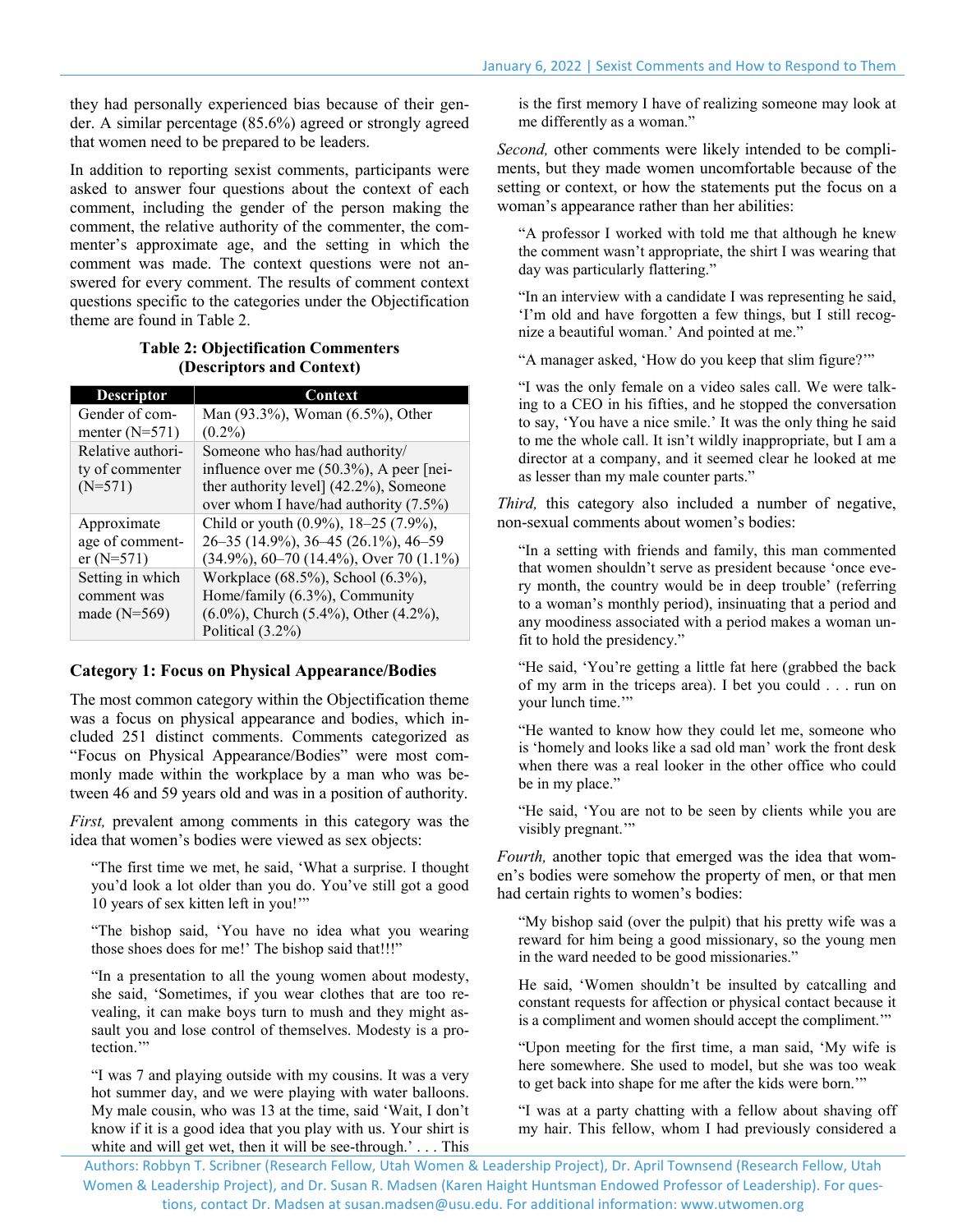friend, became visibly upset and began to yell at me, . . . using expletives and telling me that I couldn't cut my hair."

*Finally*, comments in this category revealed the idea that women's looks were the most important thing about them:

"She said, 'It's our job as women to stay skinny; it's why I eat so little."

"I had travelled to work at our company booth at a trade show and a man came by and asked if there was someone he could talk to about the product. I said I would be happy to help him. He said, 'No, someone who knows what they are talking about—not a booth babe.'"

"He looked at me and said, 'You? But you're a cute, little blonde thing. You can't be a mayor!'"

"A male coworker said, 'Of course the meeting went well, have you seen her?' He was suggesting that his colleague's success was due to her looks alone."

### **Category 2: Sexual Harassment**

The second most common category that emerged under the Objectification theme was sexual harassment. There was a fair amount of overlap between this and other categories in this theme, but these were distinguished by a workplace or similar setting in which harassment is formally recognized. There were 122 comments in this category, which were most often made within the workplace by a man between the ages of 46–59 who had authority over the participant.

*First,* many of the comments in this category fall under the definition of a hostile work environment, whether the survey participant was the target of the comments or not:

"When I went with my father to work (take your daughter to work day), hanging all over his work area were pictures of naked women. I remember in my early twenties the day he was told he would have to remove the pictures. He was so mad and felt like he had a right to have them hang in his space. He yelled about it to my mother for days."

"My male manager told me an old man was probably going to sexually harass me and to not report him."

"A manager made a mildly crude comment before realizing I was in the room. Once he saw me, he said, 'Oh crap, [my name's] in here,' and walked off angrily."

"A male colleague was interviewing candidates for a vacant position on his team. He told [other subordinates] that he could not consider one of the internal candidates (a female) because he would be distracted all day by her breasts."

"I worked in a congressional office, and my boss would make sexist and inappropriate comments frequently. I finally called and reported him, but was told, 'Unless he touches you, there's really nothing we can do. Congress wrote themselves out of the sexual harassment laws."

"A coworker began graphically describing his sexual relationship with his wife at a company lunch. This was a small company of less than 25 people where everyone could hear. I was also a minority as a female there, with only one other female coworker, who was not present at the time."

*Second,* another common theme in this category was the idea of *quid pro quo*, wherein a professional boost was promised in return for sexual favors or women were penalized for rebuffing advances:

"My manager told me, 'Part of your job is keeping me happy. Will you come away with me for the weekend?' We were both married to other people."

"I was invited to work 'closely' after hours to be a better employee and when I declined, I got very negative reviews. Previous to this offer, I got sterling reviews."

"A male manager said, 'I'll pat your back if you pat mine. We take care of each other.""

*Lastly*, some comments in this category were clearly intended as jokes but were interpreted by the hearer as being sexist:

"When I held an executive director position in Utah state government, a male, married, elected official from a different branch of government asked me if I would go on a ride with him in his fancy sports car. He followed the invitation with the statement, 'You know, anyone who rides in the passenger seat of my car goes topless.'"

"My male boss bent down and smelled the chair of my female coworker after she stood up and walked away while laughing with other men."

"While at a speaking event where I was about to present, the host was having issues with the mic, and I went to help fix it and had to have my head down under the podium and he said, 'While you're down there, . . .'"

"I had a young baby and was still taking breaks at work to pump. Somehow my pump got mixed in with the bags that the courier picked up daily. My manager said that I could go in the back with a lady coworker, and she could 'milk me.'"

"A male superior suggested that I come to the office on Halloween in costume dressed as a sexy nurse."

## **Category 3: Sexualizing Women**

The third most common category that emerged from the analysis focused on sexualizing women, specifically framing women as sex objects. There were 86 individual comments in this category, and most were made within the workplace by a man—most often a peer—between the ages of 46 and 59. These comments took several different forms:

*First,* many comments focused on women's potential sexual behavior (often in a negative way):

"He said, 'Women shouldn't work because that just creates more opportunities for extramarital affairs.'"

"My husband's coworker said, 'You know your wife is going to have an affair,' as a response to my being in MBA school."

"He said, 'If you dress in clothes that are tight, you are inhibiting the ability of our men to do their jobs. You are a distraction."

"A [colleague's wife] caught me before I was traveling to a conference where this administrator would also be attend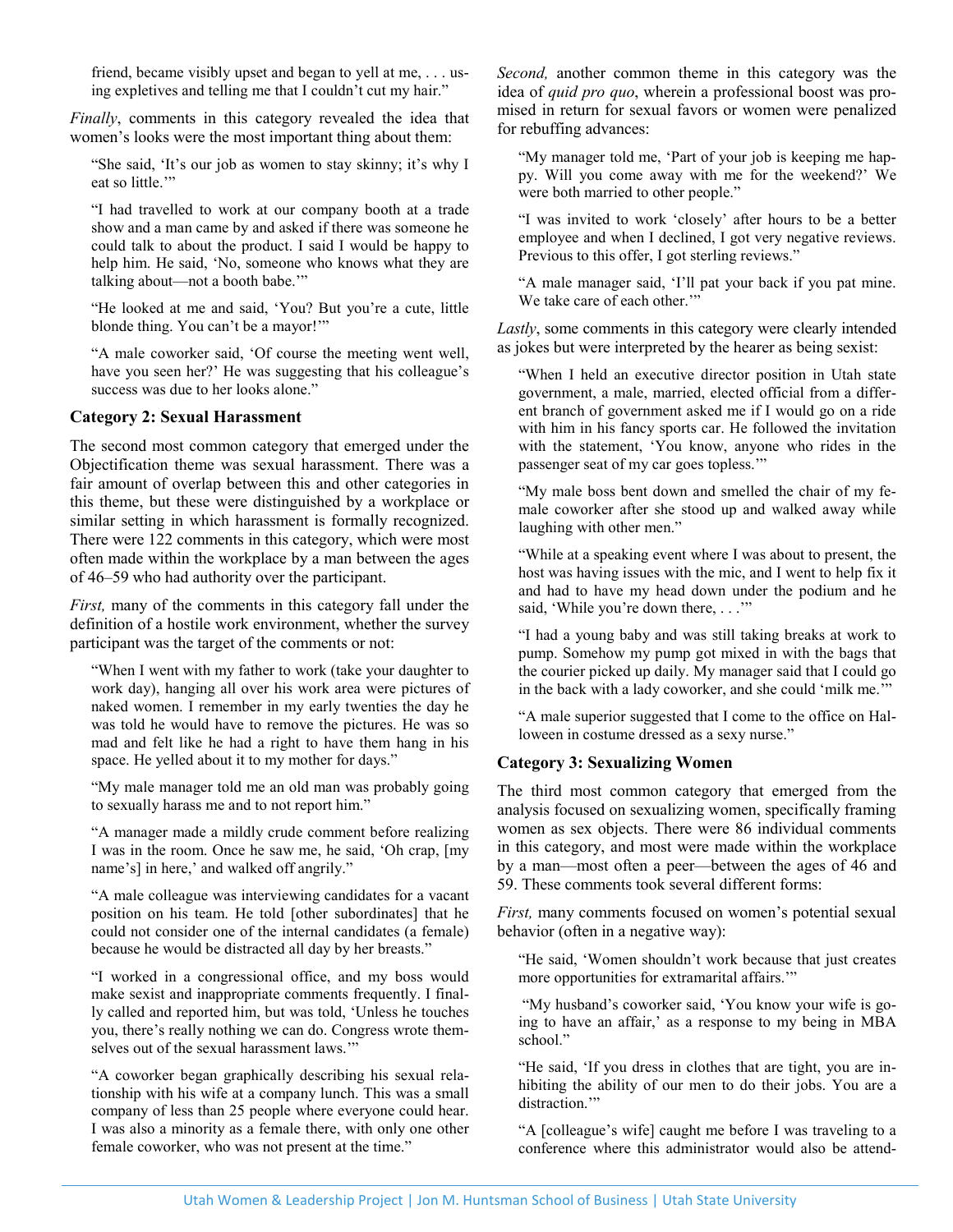ing. She said, 'My husband and I are very happily married, and he has no interest in you. Don't get any ideas!'"

*Second,* some comments in this category insinuated that when women experienced sexual violence, they were partly responsible because of their behavior:

"On a date with a guy who was talking about a former girlfriend of his, he said, 'She is going to get herself raped.'"

"He talked about sexual assault and said, 'Well you can't parade raw meat in front of a tiger and expect it not to pounce."

"When sharing that I was raped, she asked if I was drinking alcohol and if I said no."

"A local woman was running at 3 a.m. and was physically and sexually assaulted on the trail. The woman said, 'Well whose dumb idea was it to go running at 3 a.m.?"

*Finally,* another subset of comments in this category revealed the idea that women's primary role in life was as a sex object:

"A child of maybe about 9 years of age leaned out the window of his parents' SUV and yelled this at me: 'What up, Ya Skanky Ho."

"During my marriage ceremony, the officiator said, 'What are women for?' Everyone laughed and he said, 'Well, we all know what women are for. But what *else* are they for?'"

"My boyfriend saw me speaking to a male coworker and accused me of bending over so my coworker could look down my shirt. He thought every action women did was for men."

#### **Category 4: Unwanted Sexual Advances**

Related to the categories of sexual harassment and sexualizing women was the more specific category of "Unwanted Sexual Advances," which included direct sexual/romantic invitations to women, ranging from subtle to aggressive. There were 79 comments in this category, which were most commonly made in the workplace by male peers and who were 46–59 years old.

"I was looking for a place to sit during a conference we were both attending. He and I were both members of a city council though for different cities. He patted his lap and told me I could sit there."

"When I tried to extend my hand, he embraced me in a hug and said, 'I'm a hugger.' It was very unprofessional, especially since we didn't know each other."

"This guy tried to kiss me. Apparently, I wasn't the first one, but since he was an employee of a third-party contractor, they basically did nothing."

"A male colleague told me, 'Those jeans look good. They'd look better draped over my dresser.'"

"My boss told me that he loved me. He was a married man and my direct supervisor. I stopped going to that job after this. I never quit, I just stopped going. It was too uncomfortable to talk to him, even about quitting."

#### **Category 5: Intersectional Discrimination**

Comments in the intersectional discrimination category showed overlapping biases that focused on individual aspects of a woman's identity rather than seeing her as a whole individual. There were 43 comments in this category, and they were most frequently made in the workplace by men between 46 and 59 years of age who were in a position of authority over the study participant. Intersectional discrimination comments focused on gender as well as age, weight, race, religion, and sexual orientation:

"A man serving a lesbian couple said, 'So since there is no man here, who is supposed to pay me? Who's in charge?""

"After removing a coffee mug from where it shouldn't be, I heard one of the men say, 'ornery old bag.'"

"One of our board members asked me where I was from. I told him Ogden. He then asked again, but this time asked the origins of my parents. When I replied that my father is American and my mother is Asian, he said to me that he thought Asian women were the most beautiful women in the world and then he touched my arm."

"During a deposition, opposing counsel tried to intimidate me repeatedly. At one point I made an objection to a question (totally appropriate for attorneys to do), and he stopped, looked directly at my client and said, 'Your attorney is too young and dumb to know that she's not allowed to object that way, but let me tell you, your attorney is wrong.'"

#### **Category 6: Exclusion from Work Activities**

While on the surface, women's exclusion from workplace activities may not appear to be an issue of objectification, comments in this category generally exposed attitudes of those who saw female co-workers as sex objects rather than colleagues. These 31 comments not only objectified women, but in many cases, participants said it hampered their careers as well. Women reported that these comments were most commonly made in the workplace by men in a position of authority who were 36–45 years of age.

"I was working towards becoming a partner in my company. One of my co-workers kept mentioning that the partner who was over both of us had been telling him what he needed to do to become a partner. I had never had this conversation. I asked to meet with this partner and said, 'Is there a reason that you don't tell me what I need to do to be a partner?' and he said, 'I only talk to him about that when we go to lunch, and it would be inappropriate for me to take you to lunch, so I can't talk to you about it.'"

"In discussing who should travel with a candidate I was representing, an off-hand comment was made, 'Well, you can't travel with him because that creates perception problems.'"

"A male colleague told me, 'My wife has to meet every woman I travel with.'"

Authors: Robbyn T. Scribner (Research Fellow, Utah Women & Leadership Project), Dr. April Townsend (Research Fellow, Utah Women & Leadership Project), and Dr. Susan R. Madsen (Karen Haight Huntsman Endowed Professor of Leadership). For questions, contact Dr. Madsen a[t susan.madsen@usu.edu.](mailto:susan.madsen@usu.edu) For additional information[: www.utwomen.org](http://utwomen.org/)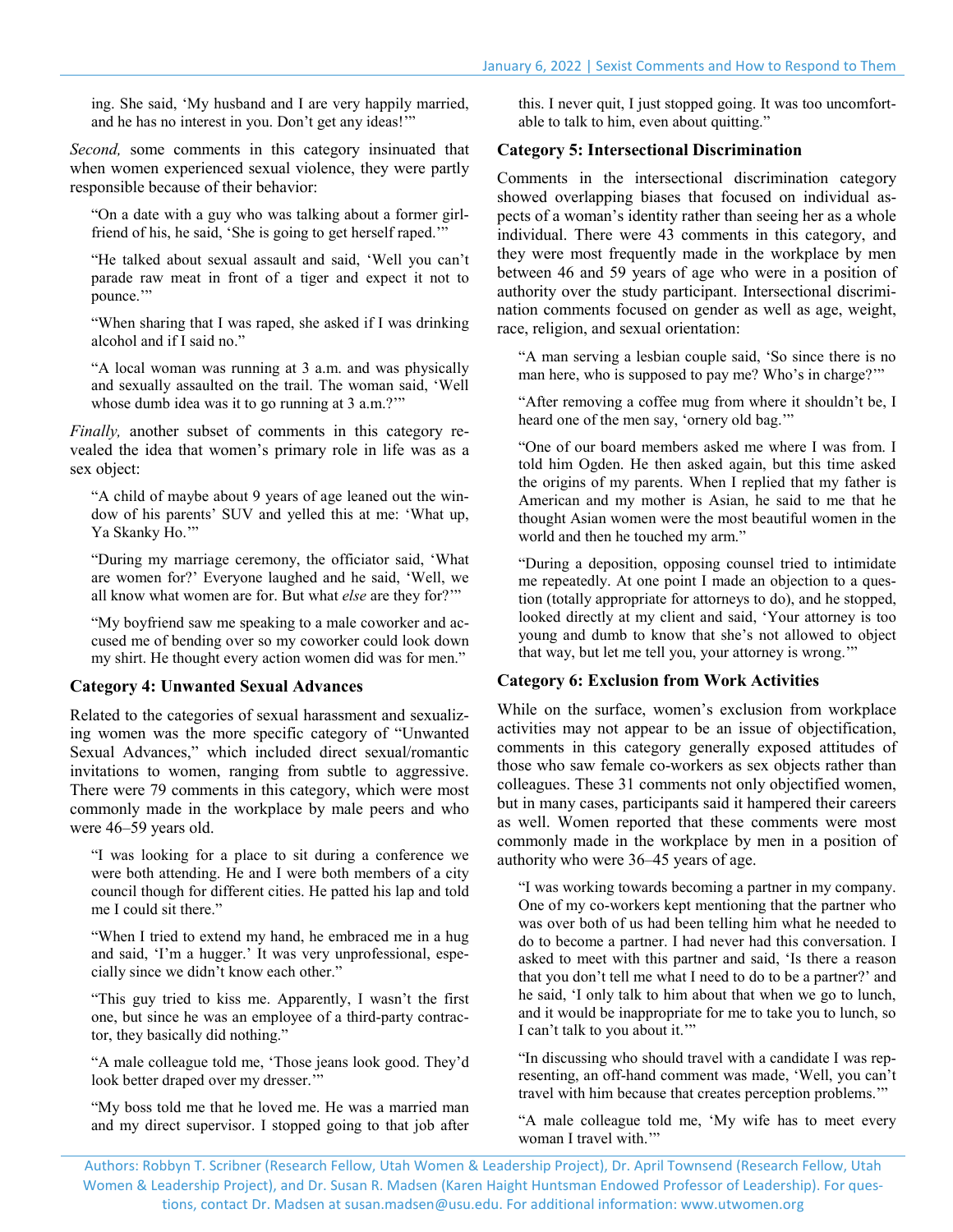"When on a student selection panel, one of the faculty said *he* couldn't work with a certain very highly qualified student because his wife would be jealous and suspicious of *her*."

## **Category 7: Accusations of Using Sex to Get Ahead**

Although the final category had only 13 comments, these were specific and egregious enough to warrant special mention. Women identified that these sexist comments were most frequently made within the workplace by a man who was 46–59 years old and was in a position of authority:

"A male superior said, 'I don't know what happens behind closed doors with you and him to have led you to receive more resources and support than other faculty receive.'"

"I got the highest grade on a test in a computer science class. When I shared the good news, one of my male peers said, 'I wish I could sleep with the professor so that I could get an A.'"

"I had a co-worker tell me that the reason I got a promotion was because of my breast size."

# Findings – Responses

In addition to sharing sexist comments they had heard, study participants were also asked to share any response they made (or wish they had made) to the comments. In total, 529 responses were reported in the "Objectification" theme, which were then coded into the five broad categories in Table 3, as well as "other" responses (eight "other" designations are explained in the [first brief](https://www.usu.edu/uwlp/files/briefs/38-sexist-comments-study-introduction-overview.pdf) in this series). [4](#page-5-3) As with the comments, many of the responses were coded into several response categories so the category count exceeds 529, and the percent total exceeds 100. Details about these responses are found in Table 3.

#### **Table 3: Objectification – Response Major Themes**

| <b>Themes &amp; Categories</b> | #   | $\frac{0}{2}$ |
|--------------------------------|-----|---------------|
| Direct Response                | 210 | 39.7          |
| No Response                    | 202 | 38.2          |
| Internal Afterthoughts         | 110 | 20.1          |
| <b>Indirect Response</b>       | 82  | 15.5          |
| <b>Emotional Response</b>      | 43  | 8.1           |
| Other Responses                | 193 | 36.5          |

#### **Direct Responses**

Nearly 40% (N=210) of the women's replies incorporated a direct response to the sexist comment. Some retorted with a question back to the commenter, while others provided information or education, offered a rebuttal, or used humor to respond. Examples include the following:

"I said, 'I wish he knew how hurtful his comments are. Someday I hope you will take the time to understand. For those of you who laughed and think he is so funny, the same goes for you.'"

"I removed myself from the situation at the moment. But a couple of days later I scheduled a meeting with him during which I told him that I found his behavior incredibly inappropriate and unprofessional and suggested that he wouldn't have behaved that way if I wasn't a woman and a subordinate. I advised that I would not allow him to speak to me that way ever again, and that if anything like that were to occur in the future, I would not hesitate to escalate the situation."

"I'm going to go to my office, and you are going to think about what you said and come and apologize when you are ready."

"I responded by telling him that it was out of line for him to misconstrue my being civil with anything other than that, and that he was probably old enough to be my dad."

"In front of everyone, I told him not to touch me again and then I kept speaking in the meeting."

#### **No Response**

Women shared that many times they were so shocked or stunned that they did not say anything in response to the sexist comment. This accounted for 38.2% (N=202) of the responses. Participants made statements such as:

"I was shocked. I was only 20 and it was my boss. I didn't know how to react and was scared that if I said anything, I would lose my job."

"Almost without exception when some man says something sexist, or shocking to me, it does just that: shocks me and I can't think of an appropriate response. . . . Later, I can think of things I should have said, but at the time, I just freeze."

"I made no response. Several male coworkers approached me later to ask me if I was uncomfortable with the conversation, as though they wanted me to tell them how they should think or feel about the situation."

"I was so stunned and red faced, I just turned my back and walked ahead of him. He caught me off guard."

"Most everyone there laughed. I sat there frozen and didn't say anything."

#### **Internal Afterthoughts**

Many participants reported responses they wish they had made, once they had time to reflect. These afterthoughts ranged from clever comebacks, to providing information, to wishing they had reported the comment. There were 110 responses (20.1%) related to this theme. Examples included:

"I should have told her that her comment made me uncomfortable and was inappropriate."

"I should have told him, 'I appreciate your time during lunch. Your comment crosses my boundaries of what is an acceptable business interaction. I do not appreciate your sexual advances towards me. . . . In the future, please respect my personal boundaries."

"Words matter. They form thoughts and beliefs. Those become culture. Culture becomes the status quo. This is how sexism in the workplace easily becomes so pervasive."

"I gave him a disapproving look and avoided him the rest of the day. I was in my young 20s then, and I now wish I had actually said something or stood up for myself. I also wish some of the senior male employees had helped and made it clear that behavior was inappropriate."